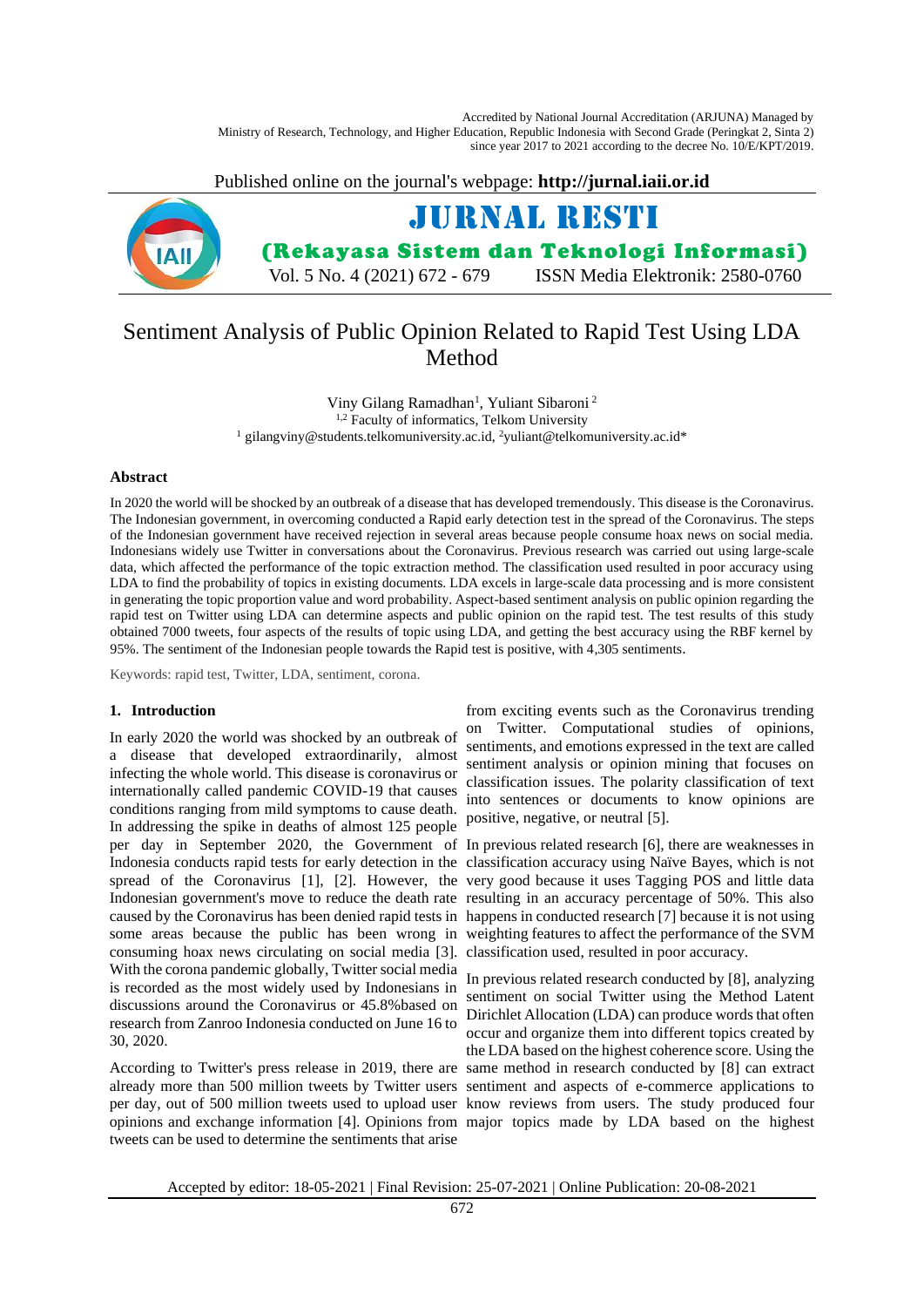coherence score so that the topic is used as a reference for manually labelling aspects.

Research conducted by [9] conducted sentiment analysis by comparing KNN and SVM classification methods. In the study, KNN classification produced higher accuracy than SVM with 84% accuracy, while SVM produced 78% accuracy. But in the study SVM method excels in performance when using extensive data compared to the KNN method. Meanwhile, in the research conducted by 2.1. Collecting dataset [10], finding the best performance of KNN, SVM, and NB algorithms used in sentiment analysis related to Coronavirus on Twitter resulted from inaccuracy of 71%, 75%, and 76%. The SVM algorithm obtained the best results with 76%, with the amount of data amounting to 830 tweets that have done the preprocessing stage.

By conducting this research can generate opinions or opinions on the news of COVID-19, an especially rapid test on Twitter, and know what aspects are in the tweets discussed by the public. This study will use the LDA Topic Modelling method, which has been done in previous research. This method was chosen because it 2.2. Preprocessing can search and extract frequently discussed topics in documents that perform very well with large data to produce better accuracy, such as research conducted by [11]. Previous studies conducted by [6] did not use the LDA method in topic extraction, so it only produced an accuracy of 50%. This is also the case in research conducted by [7] because not using the extraction feature causes poor accuracy. Therefore, to increase the Remove Punctuation Marks This is to remove delimiters accuracy of this study, the TF-IDF feature extraction will be used because the method can produce accurate results numbers, and some typical components contained in in the research conducted by [9]. So in this study will also use the SVM method used to classify data because hashtag (#), because they do not affect anything in the it has fast performance and has a good level of accuracy compared to other classification algorithms [10].

Based on the description above, in contrast to previous studies, this study used data taken on February  $1 - 1$ March 2021 on Twitter related explicitly to the Rapid *KPPS,GASTIB Ds. Kalirejo sebanyak 90*  test. The novelty in this study is in visualizing the topic *orang.#RapidTest#Covid19.* results and using the LDA results to be interpreted into aspects for dataset labelling and using SVM methods in classification. Based on the research with the LDA method that has been described above, the method can solve problems related to modelling topics and grouping terms into specific topics. So it is expected that the results of this study can help understand what the public is talking about on Twitter related to the rapid test to be used for agencies in need.

# **2. Research Method**

The research method in this study is collecting the *covid19 memantau giat rapid tes di ds toko.* dataset, preprocessing, topic modelling, feature Tokenizing is splitting text into chunks – pieces of words figure 1 above is a research method flow that is built:



In this study, the data used is in the form of primary data. The data source obtained in this study is a tweet that originated from Twitter related to Rapid test, a method to get the data by crawling data from Twitter. Crawling data by using search keywords rapid test, rapid antigen, rapid test free. Data is obtained in February 2021.

The number of tweets obtained from the crawling was 7000 tweets. The data is received by crawling the data using the python programming language. Data obtained from crawling is processed into the structure to be used as a model at the prepossessing stage.

Preprocessing is the first step in sentiment text analysis. The use of suitable preprocessing techniques can also improve the performance of the model classifier [12]. Preprocessing data in this study was conducted Remove Punctuation, Case Folding, Tokenizing, Stopword Removal, and Stemming [13]

such as commas (.), period (.), All punctuation marks, tweets, namely username (@username), URL, and sentiment analysis process. Then by removing that component in the tweet to reduce noise [12]. Examples of tweets and text processing results:

*@Jokowi @kemenkes\_ri Pelaksanaan Rapid tes petugas* 

*Pelaksanaan Rapid tes petugas KPPS GASTIB Ds Kalirejo sebanyak 90 orang*.

Case folding is done to change the entire font size of the word to the same letter. Because not all tweet content is consistent in letters, this step converts the capital letter to lowercase. Examples of tweets and text processing results:

*Personel Polsek Penawangan bersama Tim Gugus Tugas Covid-19 memantau Giat Rapid Tes di Ds Toko.*

*personel polsek penawangan bersama tim gugus tugas* 

extraction, classification, and evaluation. The following called tokens or single word pieces later processed for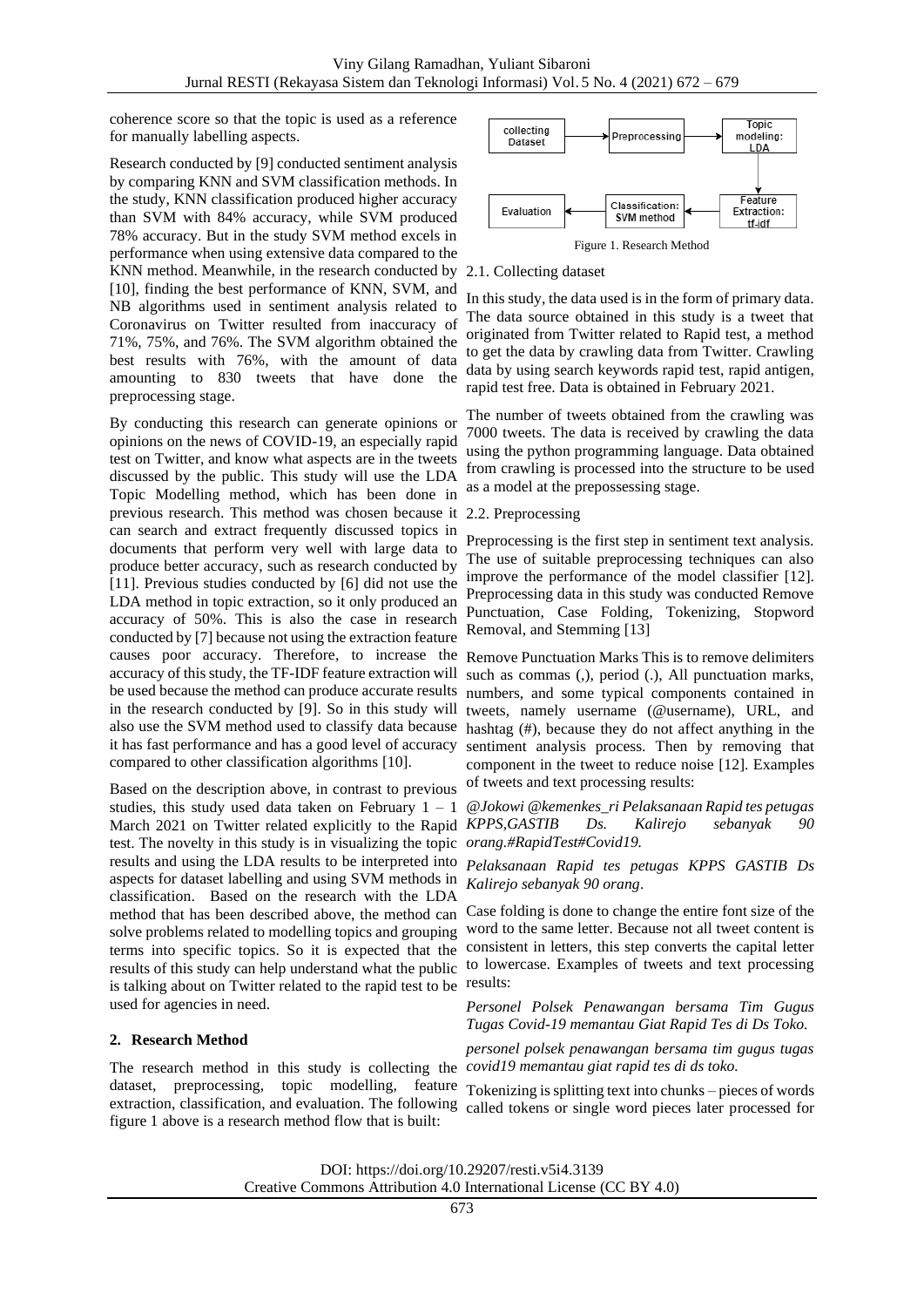the next stage [14]. Examples of tweets and text According to [17] of some simplification, assumptions processing results:

*Pelaksanaan Rapid tes petugas KPPS GASTIB Ds Kalirejo sebanyak 90 orang*

*{'pelaksanaan','rapid','tes','petugas','kpps','gastib',' Ds','kalirejo','sebanyak','90','orang'.*

Stopword removal is done to eliminate less important words or does not affect the analysis of sentiment. Examples of stopword in Indonesian are "*yang*", "*dan*", "*pun*", "*ke*", "*di*", etc. Examples of tweets and text processing results:

*personel polsek penawangan bersama tim gugus tugas covid19 yang memantau giat rapid tes di ds toko*

*personel polsek penawangan tim gugus tugas covid19 memantau giat rapid tes ds toko*.

#### 2.3. Topic Modelling

After the preprocessing phase, a topic modelling will be conducted with the LDA to find the topics being discussed in each document or sentence so that it can be used to classify, summarize, and evaluate the similarity and relevance of the topics contained in the document [15]. In LDA form, the document is represented in a random mix of each resulting topic, and the topic itself comes from the word distribution. Here is the form of the LDA shown in figure 2.



Figure 2. Visualization of LDA method

According to Figure 2 above, there are two levels in the LDA method. The  $α$  and  $β$  parameters are topic distribution parameters at the corpus level, i.e., the Ddocument. The αparameter is used to determine the distribution of topics in a document. The larger the alpha value in the document, the more topics discussed in the document [16]. Variable θ is the distributed topic of document D, ZN is the topic for the Nth word in document D, while WN defines the observed word. Variables β represent the probability of a word distribution in a topic. The β parameter is used to determine the distribution of words in the topic. The higher the beta value, the more words in the topic, and the lower the beta value, the fewer words in the topic, so the topic contains more specific words [16]. The variable represents the distribution of words in the topic -K.

were made in distributing (latent) topics known to follow the distribution k Dirichlet. Second, the word probability is a matrix of  $β$  with a size of  $k x V$  where  $b_{ij} = p (w^j = 1 | z^i = 1)$ . While the distribution of Dirichlet has a density function can be seen in equation (1) as follows:

$$
p(\theta|a) = \frac{\tau(\sum_{i=1}^{k} \alpha_i)}{\prod_{i=1}^{k} \tau(\alpha_i)} \theta_1^{\alpha 1^{-1}} \dots \theta_k^{\alpha k^{-1}}
$$
(1)

In equation (2) below, we can see that the combined distribution of mixture  $\theta$  topics from N to topic Z and N to w with inputs α and β is as follows:

$$
p(\theta, \mathbf{z}, \mathbf{w} | \alpha, \beta) = p(\theta | \alpha) p(w_n | z_n, \beta)
$$
 (2)

The marginal distribution form a document is obtain by integrating  $\theta$  and summing z to produce the equation (3) below:

$$
p(\mathbf{w}|\alpha,\beta) =
$$
  

$$
\int (\theta|\alpha) \left( \prod_{n=1}^{N} \sum_{z_n} p(z_n|\theta) p(w_n|z_n,\beta) \right) d\theta
$$
 (3)

Finally, the equation for a document that will obtain a marginal probability of a corpus can be seen in equation  $(4)$  as follows:

$$
p(\mathbf{D}|\alpha,\beta) =
$$
  

$$
\prod_{d=1}^{M} \int p(\theta_d | a) \left( \prod_{n=1}^{N_d} \sum_{z_n} p (Z_{dn} | \theta_{dn}, \beta) \right) d\theta_d
$$
 (4)

So LDA works to include several parameters  $\alpha$  and  $\beta$ , such as the number of documents, the number of words in the document, the number of topics, the number of iterations, and the coefficient of LDA. This is done to produce output in a list of topics, with weights for each document normalized according to the probability [18].

#### 2.4*.* Feature Extraction

The weighting of features or words is done using the Term Frequency – Inverse Document Frequency (TF-IDF) method. TF-IDF is a feature extraction method for weighting that calculates the frequency of a word in a document using all the information or terms in the document [19]. This method is also famous for producing efficient, easy, and accurate results [20]. Term Frequency specifies the frequency term value that often appears in a document. If there is a high appearance value of the meal will have a significant impact on the value obtained. Even though the inverse document frequency (IDF) is A set of documents, the IDF can generate terms randomly [21]. TF-IDF can be formulated as follows [22] :

$$
TF - IDF (t, d) = tf_{t, d} x \log \left(\frac{N}{df_t}\right)
$$
 (5)

*Tf*  $_{t,d}$  on formula (5) is the frequency of a *t*-word in the *d* -document, and N is the number of documents in the dataset.  $d f_t$  is the number of documents in the dataset containing the word *t*. This study uses topic modeling

DOI: https://doi.org/10.29207/resti.v5i4.3139 Creative Commons Attribution 4.0 International License (CC BY 4.0)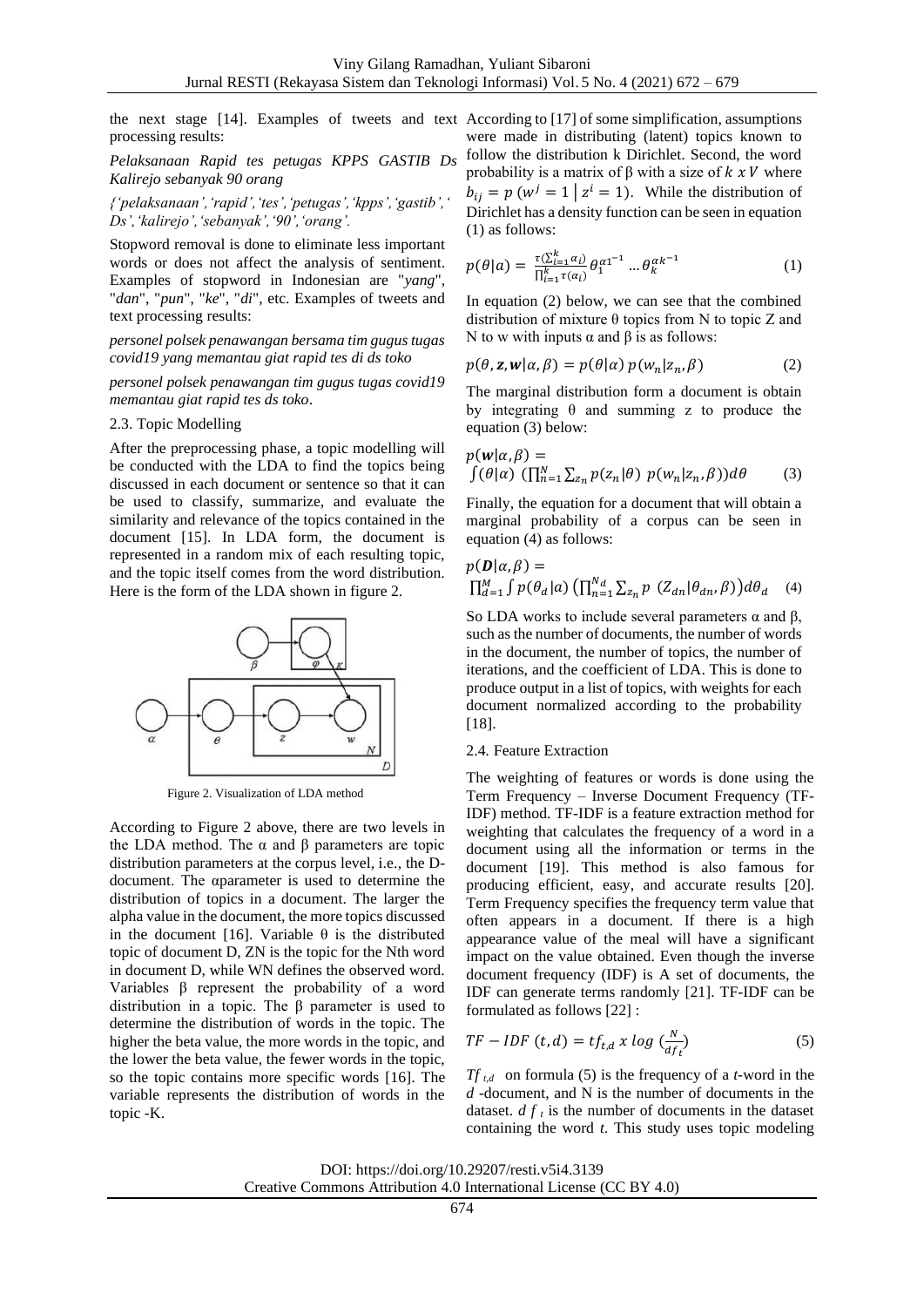with LDA and extraction features using TF-IDF. Using  $accuracy =$ the method can produce a more accurate model in previous research. Topic modeling using LDA can True Positives (TP), namely the results of positive overcome unlabeled data to create clusters of topics that system predictions and under its positive targets. True can be used as labels. After that, the weighting feature is Negatives (TN), namely the results of negative system done using TF-IDF on the data that has been labeled from the results done using the LDA method [23].

### 2.5*.* Classification

Classification in this study using the support vector machine (SVM) method. The support vector machine (SVM) is included in the Supervised learning class, a kernel-based machine learning method to classify and regression in linear and non-linear problems [10]. SVM can classify two classes in input space by determining the best hyperplane value [24].

The SVM illustration shown in figure 3 with a straight red line separates the two classes, class +1 and -1 called margin, which is the closest distance to the hyperplane.



Figure 3. Support Vector Machine Illustration

The goal of SVM is to segment the datasets into groups to reach the Maximum Marginal Hyperplane (MMH).

### 2.6. Evaluation

The confusion matrix is used to test performance and evaluation with a matrix of predictions compared to the actual predictive result [9]. Calculations will be done based on the confusion matrix, namely precision, recall, f1-measure, and accuracy. Precision describes the accuracy of the requested data with the prediction results provided by the model (6). The recall represents the success of the model in rediscovering information (7). F1-measure harmonic combination of precision and recall directly proportional to the value of both (8). Accuracy is the percentage of text that is successfully classified appropriately by the system (9)

$$
precision = \frac{TP}{TP + FP}
$$
 (6)

$$
recall = \frac{TP}{TP+FN} \tag{7}
$$

$$
F1-Measure = \frac{2(Precision x Recall)}{Precision+Recall}
$$
 (8)

$$
acy = \frac{TP + TN}{TP + TN + FP + FN}
$$
 (9)

predictions and according to its negative targets. False Positives (FP), namely the system's positive predictions, but the target results are negative. False Negatives (FN), namely the system's negative prediction, but the target results are positive.

#### **3. Result and Discussion**

a hyperplane. Similarly, the blue dotted line indicates the method to discuss the topic/aspect. The determination of The system testing results were carried out using a dataset resulting from crawling using an API key on Twitter social media and running using Python from 1 February - 1 March 2021. A total of 7,000 tweets were obtained. The dataset obtained will do the preprocessing process and continue the topic modeling using the LDA the number of topics is determined by looking at the results of the coherence score graph that iterates 2 to 20 topics. Coherence score is one of the evaluation techniques in topic modeling to determine the optimal number of topics [25].



Figure 4. Graph of Coherence Values of 20 Topics

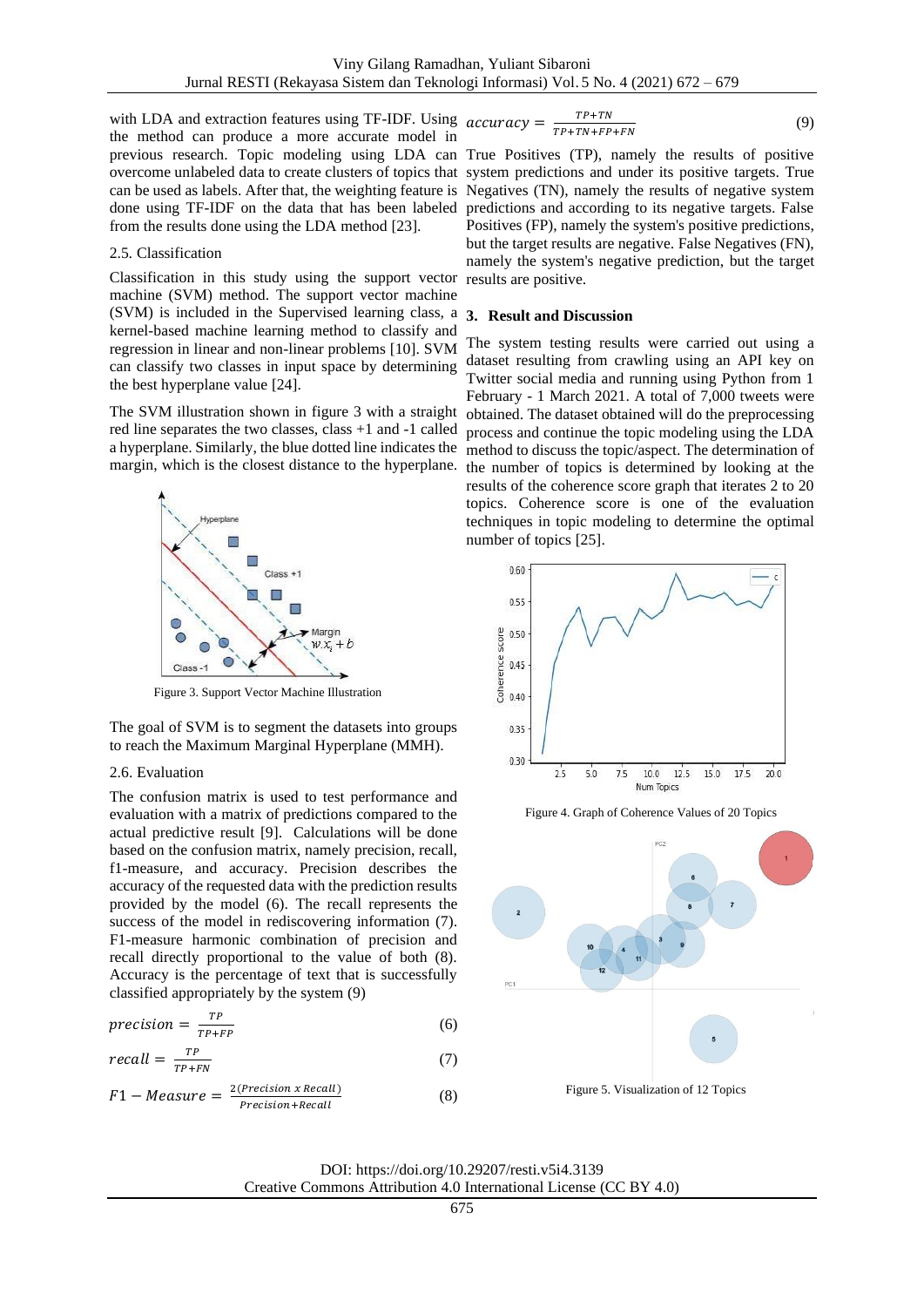In Figure 4, you can see a graph of coherence values for The vocabulary taken from each topic in table 1 can be 20 topics, showing a graph that fluctuates throughout the interpreted, discussing what it is about. The words in the iteration as the number of topics grows. Many topics can example column of each topic's word define topic be selected by looking at the highest coherence score. interpretation more than any other word in each cluster. Among the 20 iterations of topics performed, 12 topics From table 1, four aspects result from the interpretation had the highest coherence value. But from the figure 5 of the topic, namely service, convenience, regulation, visualizations, LDA 12 topics using LDAvis precisely and informative, which will be used as aspects for many clusters are intersecting. This indicates that labelling the dataset. intersecting or adjacent clusters can be merged into a single group so that subject clusters can be limited to fewer than 12 topic clusters.



Figure 6. Visualization of 4 Topics

When viewed on the number of topics  $= 4$  in figure 6 visualization LDA 4 topics, resulting in a separate cluster, the words of each cluster can be interpreted topics. Although the coherence value for topic  $= 4$  is 0.54, words can already be used in each cluster to get the topic spoken about. The top terms result of each topic cluster result is shown as shown in the table below:

Table 1. Word Distribution of Each Topic

| Topic | example of each topic's word                                                                                                                        | interpretation<br>of topic |  |
|-------|-----------------------------------------------------------------------------------------------------------------------------------------------------|----------------------------|--|
| 1     | di puskesmas juga bisa layani<br>swab kok coba<br>Tanya<br>dipuskesmas terdekat                                                                     | service                    |  |
| 2     | takut lihat orang rapid test convenience<br>kemarin ternyata sakit colok<br>hidungnya pas rapid.                                                    |                            |  |
| 3     | keluar masuk kota semarang<br>harus membawa surat terang<br>hasil negatif guna mendukung<br>pemerintah melakukan ppkm.                              | regulation                 |  |
|       | info daftar rapid test dibandara informative<br>buka jam 7 waktu setempat<br>harap patuhi peraturan<br>pemerintah karena menjadi<br>syarat terbang. |                            |  |

# 3.1. Data Condition

Based on the dataset consisting of 4305 positive sentiments, 1935 negative sentiments, and 760 neutral sentiments generated after manually labeling, data visualizations will be performed, as shown below:



In figure 7, the number of aspect labels based on sentiment shows informative aspects with positive sentiment. This is also because the data dominated by positive sentiment has the most number, while in negative sentiment, most have the convenience aspect.

3.2. Data visualization and interpretation

Data visualization according to the data that has been obtained using the wordcloud on sentiment in every aspect, as shown in the following figure 8:



Figure 8. Wordcloud Convenience Sentiment Aspects (a) Positive and (b) Negative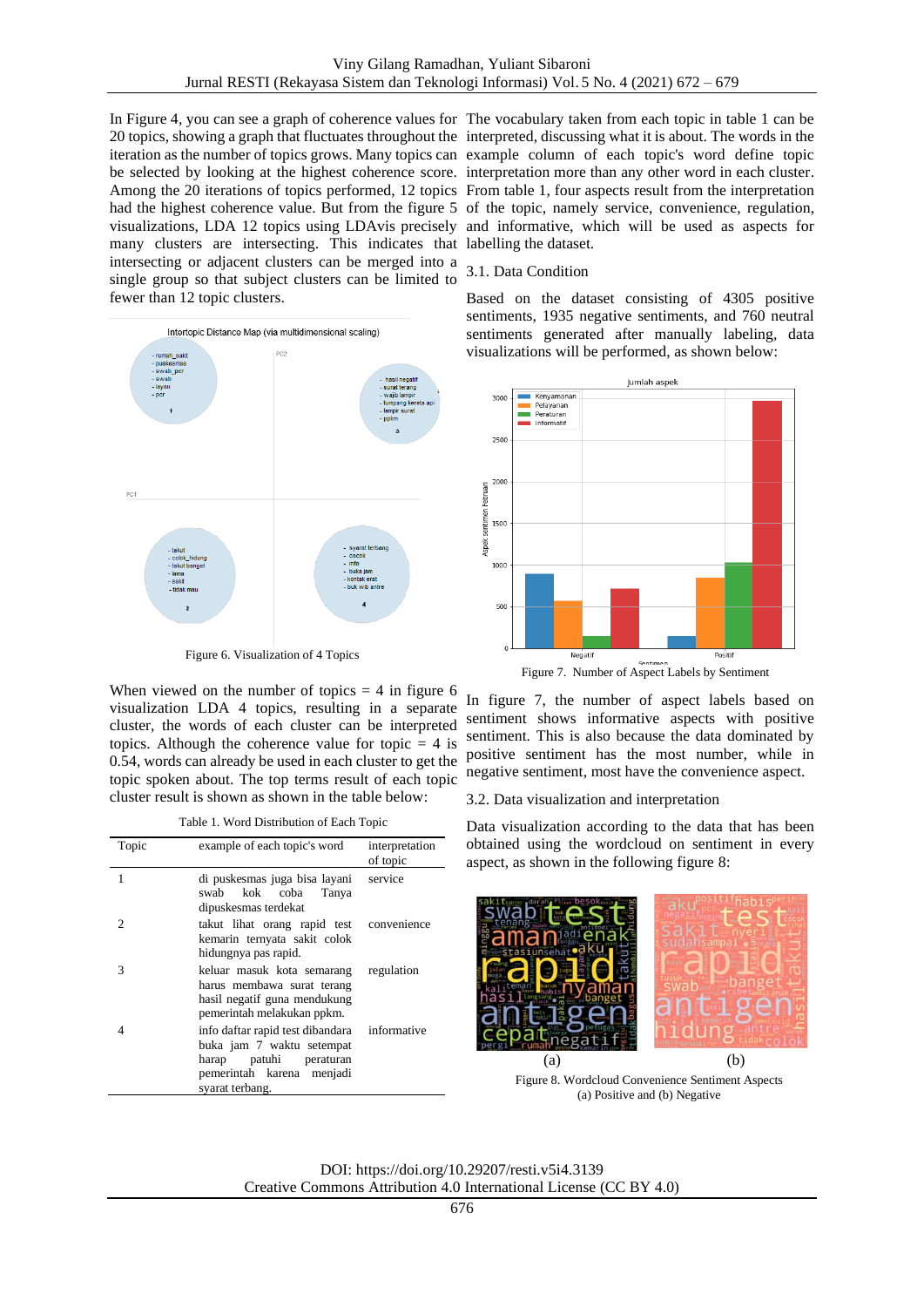making it afraid to do rapid tests again.



Figure 9. Wordcloud Service Sentiment Aspects (a) Positive and (b) Negative

Based on figure 9, people are happy with providing services when conducting rapid tests that can be done in health centers, hospitals, and even airports and provide free of charge. While on negative sentiment, people complain of expensive, complicated, long queues and offer fake mail services.



Figure 10. Wordcloud Informative Sentiment Aspects (a) Positive and (b) Negative

Wordcloud informative aspect in figure 10 on positive sentiment shows that the public uses Twitter to share rapid test, rapid test service, and rapid test information on the station. While on negative sentiment, people share information about rapid test antigens, swabs cost much money. There is still much lack of information about rapid tests in some areas.



Figure 11. Wordcloud Regulation Sentiment Aspects (a) Positive and (b) Negative

Figure 8 shows positive sentiment on the comfort aspect, Wordcloud regulation aspect in figure 11 on positive showing that rapid testing feels comfortable, safe, fast, sentiment shows that the community has complied with and not afraid. While in negative sentiment assessed by established regulations such as conducting rapid tests, the public is when doing rapid tests, swab test feels implementing PPKM, and carrying out rapid test discomfort such as pain, soreness, pain in the nose, practice letters to travel. In negative sentiment, some people still do not want to do rapid tests. There are groups of vehicles that pass the inspection and do not follow the regulations set by the government.

# 3.3. Analysis of Test Results

In this study, testing based on SVM kernel functions was conducted using different kernel methods, namely linear, Gaussian radial base function, and polynomial. An analysis is done with the parameters that have been set and then implemented against the kernel functions used, then compared the accuracy value of each parameter.

| Table 2. Linear Kernel Accuracy On Every Aspect |  |  |  |
|-------------------------------------------------|--|--|--|
|-------------------------------------------------|--|--|--|

| Value C | Aspect      |         |            |             |
|---------|-------------|---------|------------|-------------|
|         | Convenience | Service | Regulation | Information |
|         | 94%         | 87%     | 90%        | 75%         |
| 10      | 93%         | 85%     | 88%        | 72%         |
| 100     | 92%         | 83%     | 87%        | 68%         |
| 1000    | 92%         | 82%     | 87%        | ና7%         |

Based on the accuracy results shown in table 2 above, you can see a comparison of accuracy in the SVM linear kernel using the value C as a comparison. It can be said that using the constant value  $C=1.0$  gets the best accuracy results on every aspect. For example, on the Convenience aspect, get an accuracy of 94%. In this test, parameter C affects the accuracy from classification. The greater the value of C, the lower the accuracy value produced. This can be because the trade-off between margin and error is getting bigger.

Table 3. RBF Kernel Accuracy In Every Aspect

|              | Convenience | Service |            |        |
|--------------|-------------|---------|------------|--------|
| Parameter    |             |         | Regulation | Inform |
| Value        |             |         |            | -ative |
| c:1,g:1      | 94%         | 88%     | 90%        | 75%    |
| c:1,g:10     | 90%         | 84%     | 86%        | 61%    |
| c:1,000      | 90%         | 84%     | 86%        | 59%    |
| c:10,g:1     | 95%         | 90%     | 90%        | 75%    |
| c:10, g:10   | 90%         | 84%     | 87%        | 62%    |
| c:10,g:100   | 90%         | 84%     | 87%        | 59%    |
| c:100,g:1    | 95%         | 89%     | 91%        | 75%    |
| c:100,g:10   | 90%         | 84%     | 87%        | 62%    |
| c:100, g:100 | 90%         | 84%     | 87%        | 59%    |

Based on the accuracy results as shown in table 3, it can be seen that the accuracy value of the SVM Gaussian RBF kernel uses the c (constant) and g (gamma) values as comparisons. The gamma value determines the hyperplane shape, where the smaller the gamma value, the more linear the hyperplane shape will be. Based on table 4, the best classification accuracy for each aspect is 95% using a constant value of  $C = 10$  and gamma = 1 in the Convenience aspect. It can be said that the greater the value of C, the results of the accuracy do not have a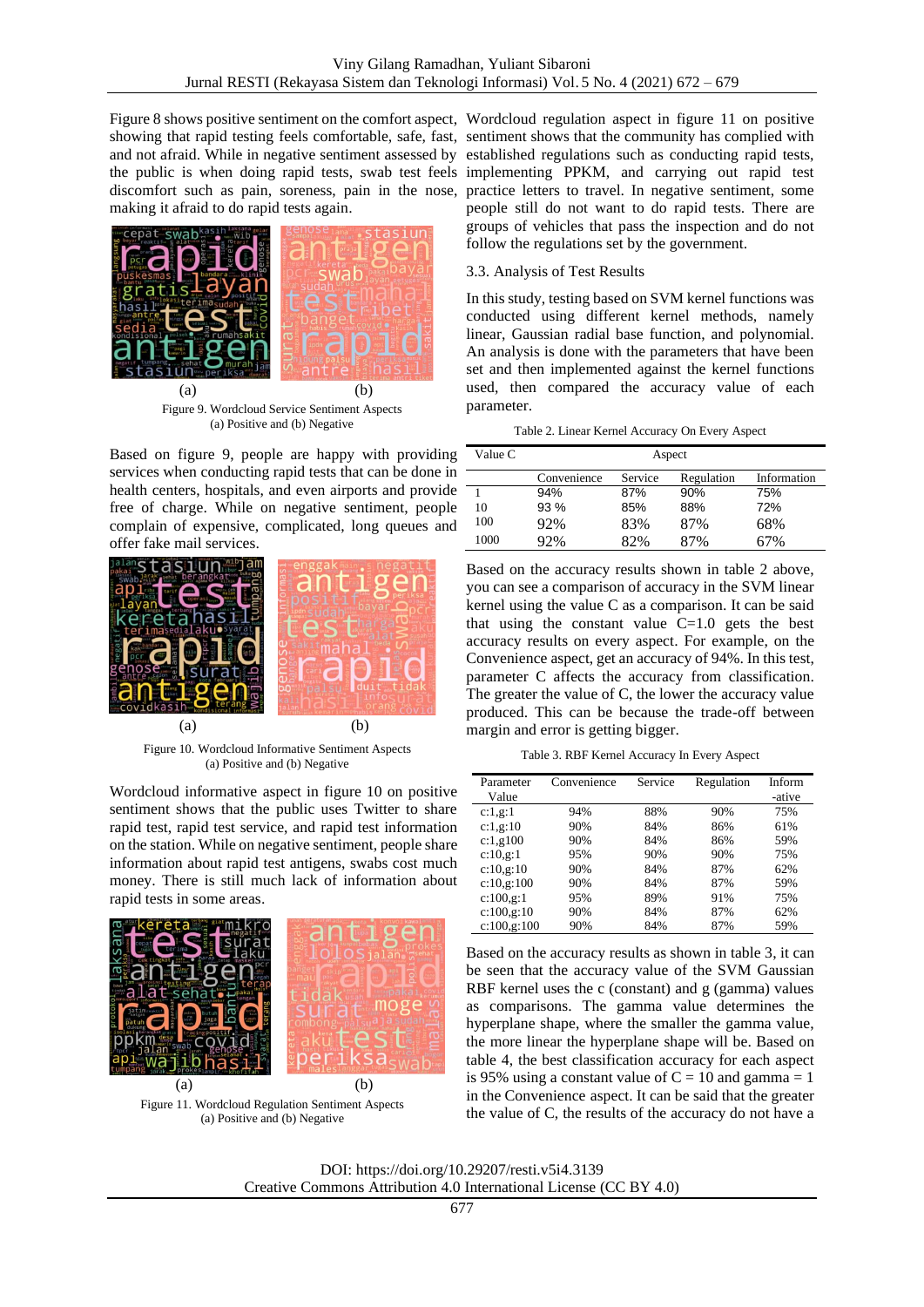larger C parameter.

| Parameter | Convenience | Service | Regu-  | Informa |
|-----------|-------------|---------|--------|---------|
| Value     |             |         | lation | -tive   |
| g:1.d:1   | 94%         | 88%     | 90%    | 75%     |
| g:1.d:2   | 94%         | 88%     | 89%    | 75%     |
| g:1.d:3   | 93%         | 85%     | 88%    | 74%     |
| g:10.d:1  | 93%         | 85%     | 88%    | 72%     |
| g:10.d:2  | 94%         | 88%     | 90%    | 74%     |
| g:10,d:3  | 93%         | 86%     | 89%    | 74%     |
| g:100.d:1 | 92%         | 83%     | 87%    | 68%     |
| g:100.d:2 | 94%         | 88%     | 90%    | 74%     |
| g:100.d:3 | 93%         | 86%     | 90%    | 74%     |

Table 4. Polynomial Kernel Accuracy In Every Aspect

Based on the analysis results as shown in table 4, it can be seen the accuracy value of the polynomial kernel classification using the (g) gamma and (d) degree values. Following table 4, it can be seen that the results of the polynomial kernel classification experience a change in the accuracy value is very constant in almost every aspect, and the highest accuracy value is at the gamma value  $= 1$  for the degree value  $= 1$ . Based on the above results, the smaller degree value, the small accuracy value. Therefore, an enormous gamma value is needed to obtain more excellent accuracy results.

# **4. Conclusion**

Based on the test results in this study, several aspects refer to the opinion of the Indonesian people towards the Rapid test based on tweets written by users on Twitter, where each has positive and negative sentiments. These results are based on tweet data February  $1<sup>st</sup>$  to March  $1<sup>st</sup>$ , 2021, which obtained 7000 tweets. By using topic clustering using LDA, the number of aspects to be used is obtained. There are four aspects, namely convenience, service, regulations, and informative. The topic results from the LDA results are used for reference in the aspect **References** annotation process.

On the aspect of convenience, the public still expressed negative sentiments with a total of 894 compared to 147 positive sentiments, and it can be concluded that the comfort in carrying out a rapid test is still lacking [2] because there are still many rapid test users who feel pain and discomfort after carrying out a rapid test. In the service aspect, it is pretty good. It can be seen from the [3] resulting public sentiment with 846 positive sentiments and  $569$  negative sentiments, where services in the  $_{[4]}$ implementation of rapid tests are good enough with services that are already available at health centers, [5] hospitals, train stations, and sometimes provided free of charge, by the government. In the regulatory aspect, Indonesian society is very good with 1032 positive [6] sentiments. The community is quite obedient in obeying the regulations that apply during a pandemic, such as [7] carrying out health protocols, PPKM, and carrying negative results letters for traveling. For the informative aspect, the Indonesian people often share positive [8]

significant change and even look constant. So it takes a information regarding the rapid test and prevention of Covid-19, such as reminding each other continuously to keep your distance, share rapid test information, and share information on Covid-19 prevention for the community. This can be seen with a positive sentiment of 2968. So it can be concluded that the sentiment of the Indonesian people is positive towards the Rapid test, which was carried out as early detection of the spread of the COVID-19 virus.

> The kernel functions contained in SVM can be used in this analysis sentiment research, namely linear kernel, RBF kernel, and polynomial kernel. Of the three kernels, it can be known that the RBF kernel has the highest accuracy average for each aspect. As in the convenience aspect, the average accuracy is as significant.

> Classification accuracy uses the SVM kernel in every aspect. The highest accuracy is 95% in the comfort aspect using the RBF kernel at the gamma value of 1 and constant C above 10. The best accuracy is 90% for the service aspect using the RBF kernel at the gamma value of 1 and constant  $C = 10$ . Regulatory aspects get the best accuracy of 91% on RBF kernels at gamma = 1 and C values above 100. While in the informative aspect, the best accuracy is 75% for RBF kernels using gamma one and for each value  $C \geq 1$ . Based on these results, the classification using the RBF kernel can produce maximum accuracy for this study.

> The suggestion needed from this research to develop the following system is to use more datasets to get a larger set of words to help find the topics spoken. It addresses data imbalances first before classifying, using data resampling methods, and using other classification methods that have not been used in this study.

- [1] J. Akbar, "1.254 Orang di Indonesia Meninggal Akibat Corona dalam 10 Hari, Ini Saran Epidemiolog"," *Kompas.com*, 2020. https://www.kompas.com/tren/read/2020/09/23/173300365/1.2 54-orang-di-indonesia-meninggal-akibat-corona-dalam-10 hari-ini-saran?page=all (accessed Oct. 14, 2020).
- satuan tugas penanganan covid, "rapid test massal," 2020. https://covid19.go.id/p/berita/gugus-tugas-berlakukan-rapidtest-massal-identifikasi-penyebaran-covid-19 (accessed Oct. 15, 2020).
- Replubika, "Menolak Rapid Test," 2020. https://www.republika.id/posts/7700/menolak-rapid-test (accessed Nov. 27, 2020).
- Y. Lin, "10 Twitter Statistics Every Marketer Should Know in 2019 [Infographic]," *Oberlo Blog*, 2019.
- [5] A. Fahmi, I. Ramadhan, P. Studi, S. Informasi, and F. I. Komputer, "Analisis Sentiment Masyarakat Selama Bulan Ramadhan Dalam Menghadapi Pandemi Covid-19," vol. 1, no. 1, pp. 608–617, 2020.
- [6] N. S. Hari, "Analisis Sentimen Berbasis Aspek terhadap Ulasan Masyarakat pada Google Maps," 2020.
- [7] N. Monarizqa, L. E. Nugroho, and B. S. Hantono, "Penerapan Analisis Sentimen Pada Twitter Berbahasa Indonesia Sebagai Pemberi Rating," *J. Penelit. Tek. Elektro dan Teknol. Inf.*, vol. 1, pp. 151–155, 2014.
	- [8] S. P. Astuti, "Analisis sentimen berbasis aspek pada aplikasi

DOI: https://doi.org/10.29207/resti.v5i4.3139

Creative Commons Attribution 4.0 International License (CC BY 4.0)